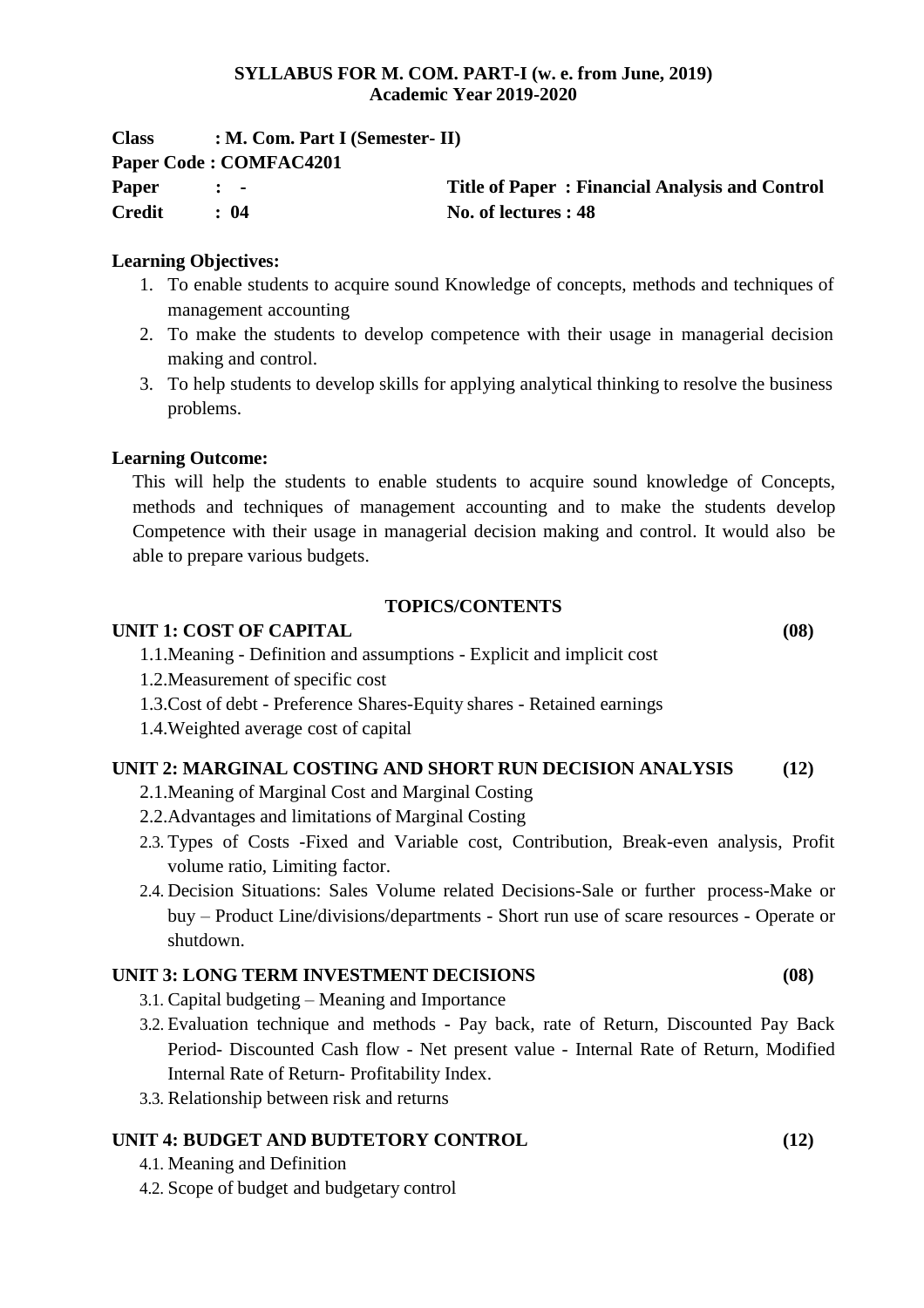4.3. Types of budgets - Financial budget –Cash Budget, Flexible budget, Master budget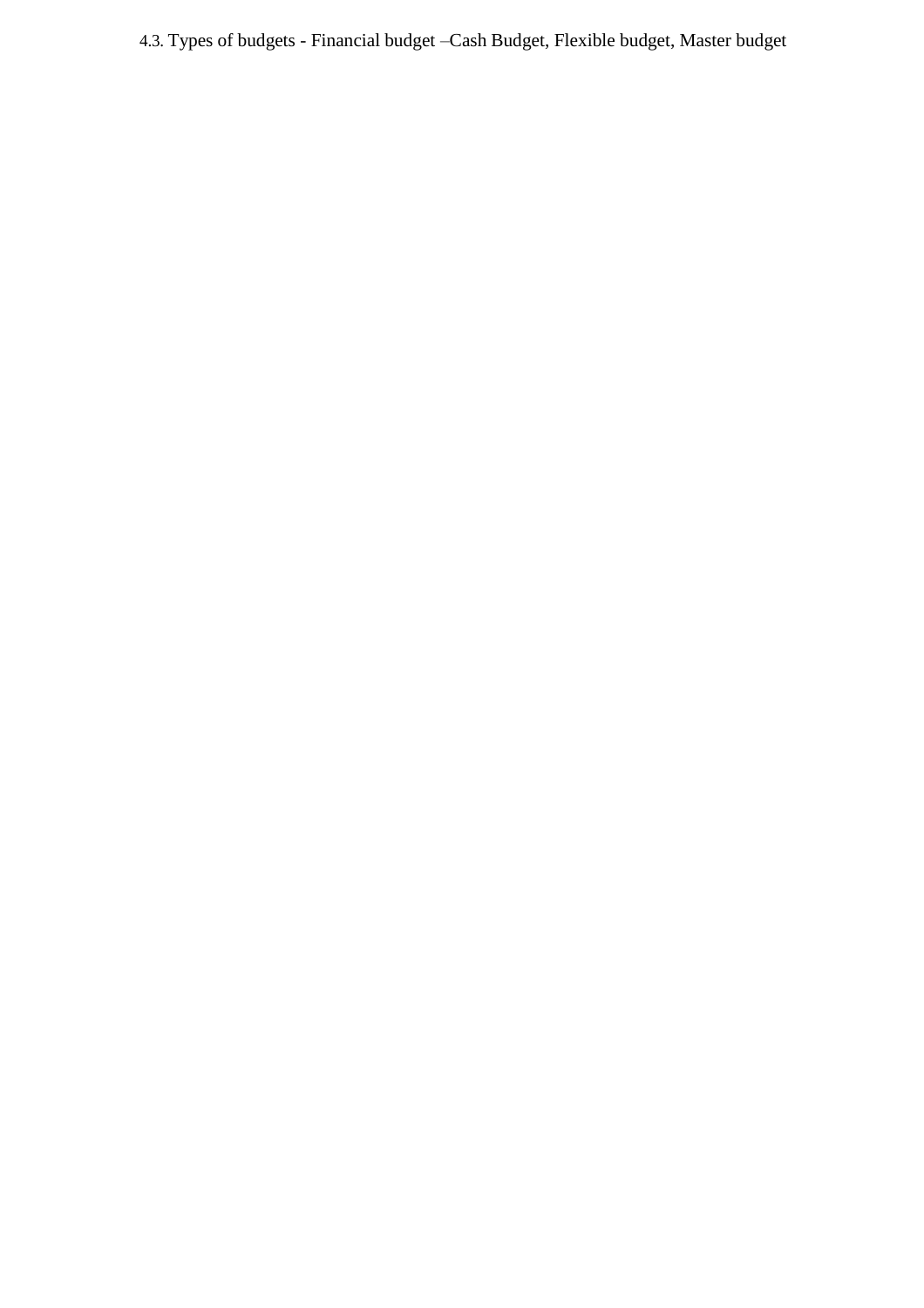## **UNIT 5: STANDARD COSTING (08)**

- 5.1.Meaning and Concept, Advantages or Significance of Standard Costing
- 5.2.Types of Standard Costing-Materials, Labour and Overheads
- 5.3.Variance analysis: Materials, Labour and Overheads
- 5.4.Managerial uses of Variances

## **Recommended Books:**

- R. N. Anthony , G. A. Walsh: Management Accounting
- M. Y. Khan. K. P. Jain: Management Accounting
- I. M. Pandey: Management Accounting (Vikas)
- J. Betty: Management Accounting
- Dr. Kishor N. Jagtap: Management Accounting (Success)
- Sr. K. Paul: Management Accounting

**\*\*\*\*\*\*\*\***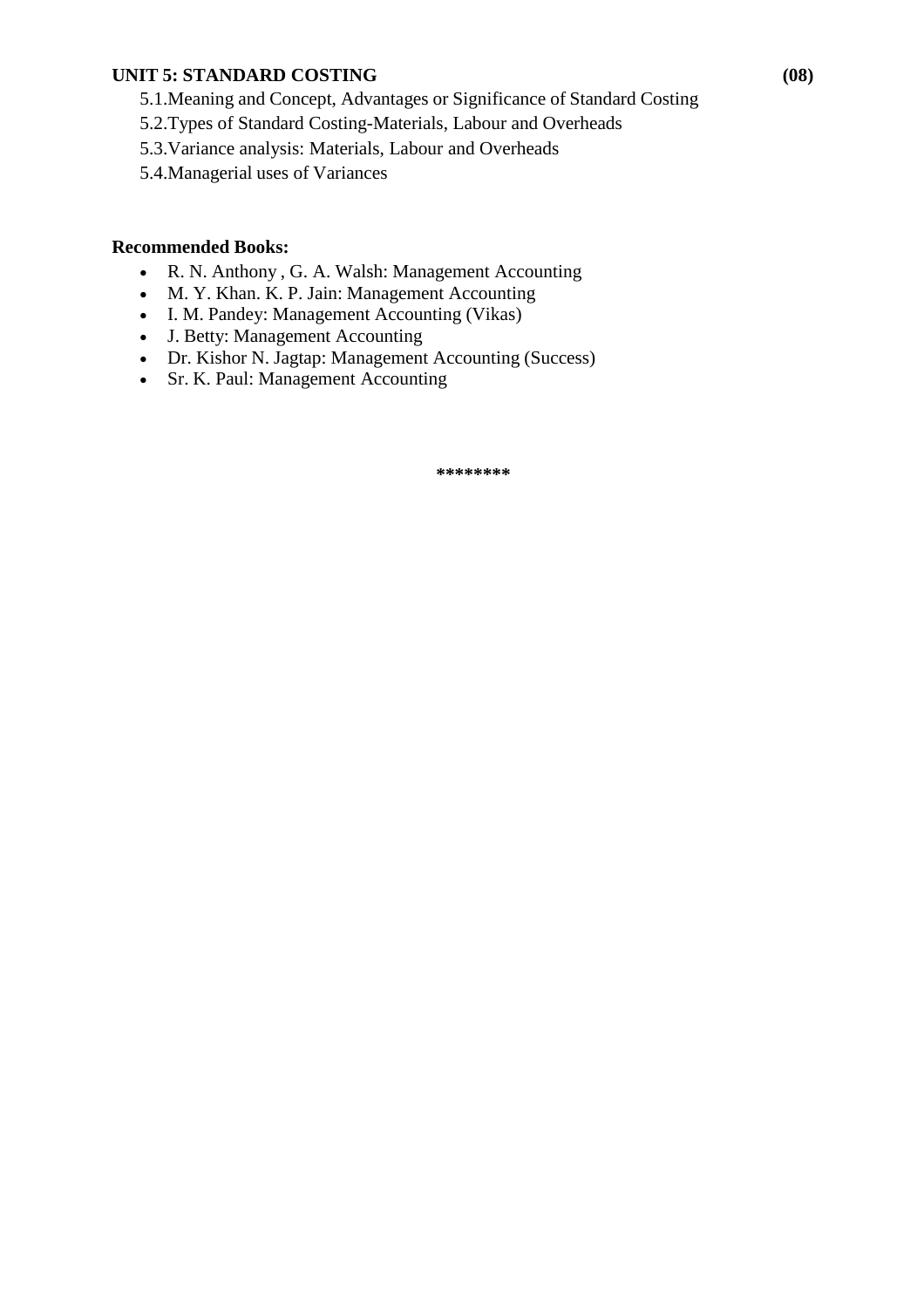## **SYLLABUS FOR M. Com. Part I (w. e. from June, 2019) Academic Year 2019-2020**

| <b>Class</b> | $: M. Com. Part I (Semester-II)$ |                                             |
|--------------|----------------------------------|---------------------------------------------|
|              | <b>Paper Code : COMIE4202</b>    |                                             |
| Paper        |                                  | <b>Title of Paper: Industrial Economics</b> |
| Credit       | $\cdot$ 04                       | No. of lectures: 48                         |

## **Learning Objectives:**

- 1. To study the basic concepts of Industrial Economics
- 2. To study the significance and problems of Industrialization
- 3. To study the impact of Industrialization on Indian Economy

# **Learning Outcome:**

The course will be able to apply economic theories and methodologies in Industrial Location issues in various determinants of the size and structure of industries.

## **TOPICS/CONTENTS**

## **UNIT 1: INTRODUCTION (08)**

1.1.Meaning, Definition, Nature, Scope and Limitations of Industrial Economics

- 1.2.Need and Significance of Industrial Economics
- 1.3.Relationship between Industrial Development and Economic Development

# **UNIT 2: INDUSTRIAL LOCATION (08)**

- 2.1.Meaning of Industrial Location
- 2.2.Factors Influencing Industrial Location
- 2.3.Theory of Location –Alfred Weber's Theory of Location, Sargent Florences Theory of Location, August Losch's Theory of Location.

# **UNIT 3: INDUSTRIAL PRODUCTIVITY (08)**

- 3.1.Meaning, Definition and Measurement of Industrial Productivity
- 3.2.Factors Influencing Industrial Productivity
- 3.3.Measures adopted by the Indian Government to Improve Industrial Productivity

# **UNIT 4: INDUSTRIAL EFFICIENCY AND PROFITABILITY (08)**

- 4.1.Meaning, Definition and Measurement of Industrial Efficiency
- 4.2.Factors affecting Industrial Efficiency
- 4.3. Measures adopted by Indian Government, Industries and other agencies to Improve Industrial Efficiency.
- 4.4. Meaning, Definition and Measurement of Industrial Profitability

# **UNIT 5: INDUSTRIAL PROFILE AND PROBLEMS (08)**

- 5.1.Structure and Organization of Large Industries in India,
- 5.2.Private Sector Enterprises: Role, Functions and Problems
- 5.3.Public Sector Enterprises: Role, Functions and Problems
- 5.4.Disinvestment Policies
- 5.5.Micro, Small and Medium Enterprises (MSME) Role and Problems.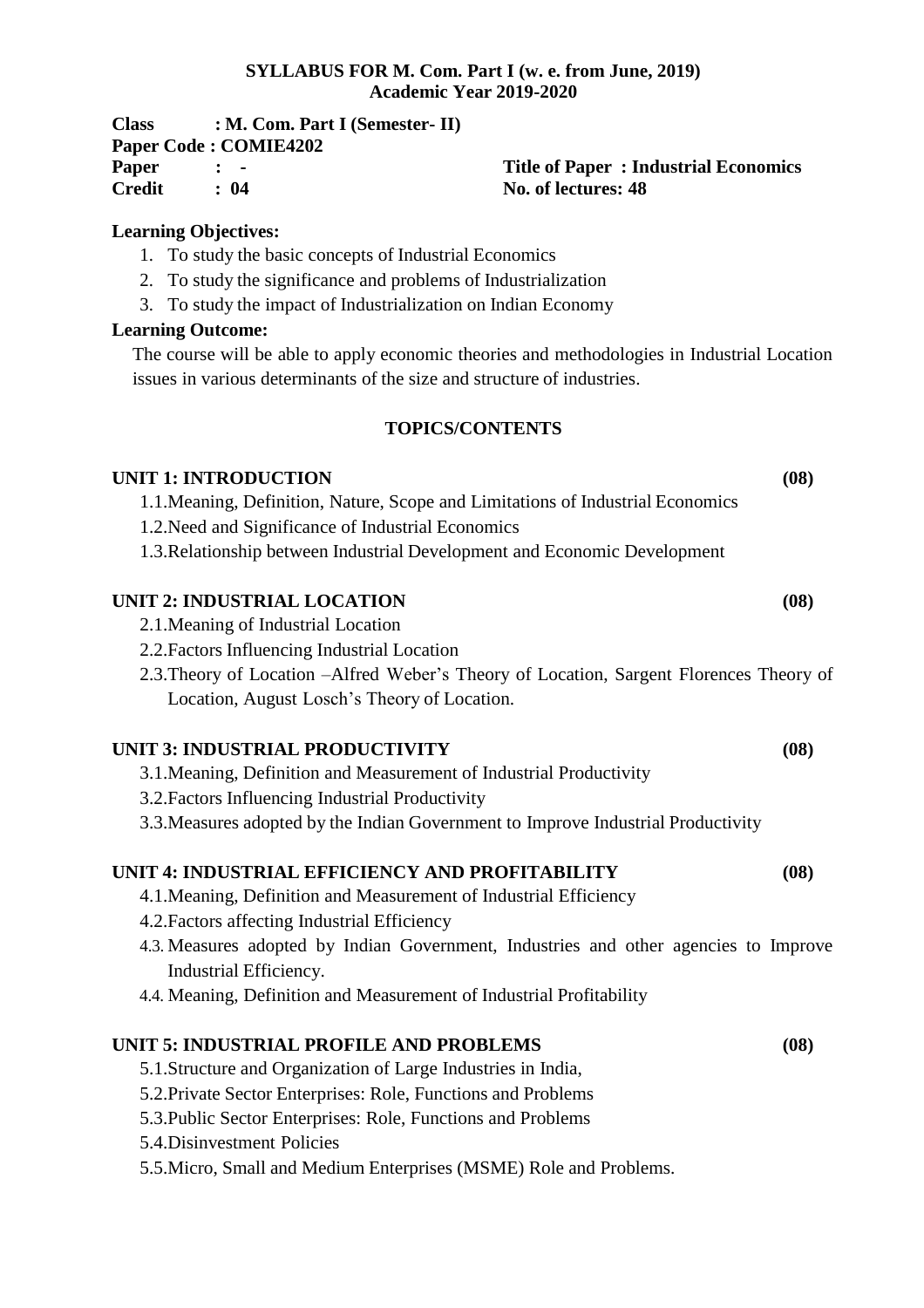# **UNIT 6: INDUSTRIAL IMBALANCE (08)**

- 6.1.Meaning of Industrial Imbalance
- 6.2.Causes and Effects of Industrial Imbalances
- 6.3.Measures adopted by the Indian Government to reduce Industrial Imbalance,
- 6.4.Regional Industrial imbalance Special focus on Maharashtra
- 6.5.SEZ- Meaning, Features and Advantages

# **Recommended Books:**

- S.C. Kuchal Industrial Economy of India.
- D.R. Gadgil Industrial Evolution in India, Oxford. 1948
- K.V. Sivayya and V.B.M.Das Indian Industrial Economy, Chand and Co. Ltd. New Delhi 1999 Publishing House.
- S.C. Kuchal Major Industries in India, Chaitanya Publishing House, Allahabad.
- Bagchi and banerjee : change and choice in Indian industry, centre for studies in social science in culcatta.
- A. Donald Hay Dereck, Mouris : Industrial Economics : Theory and Evidence, Oxford
- K.N.Prasad : Indian Economy Since Independence.
- Solman Fabucant : A premier on Productivity, Prentice Hall.

**\*\*\*\*\*\*\*\***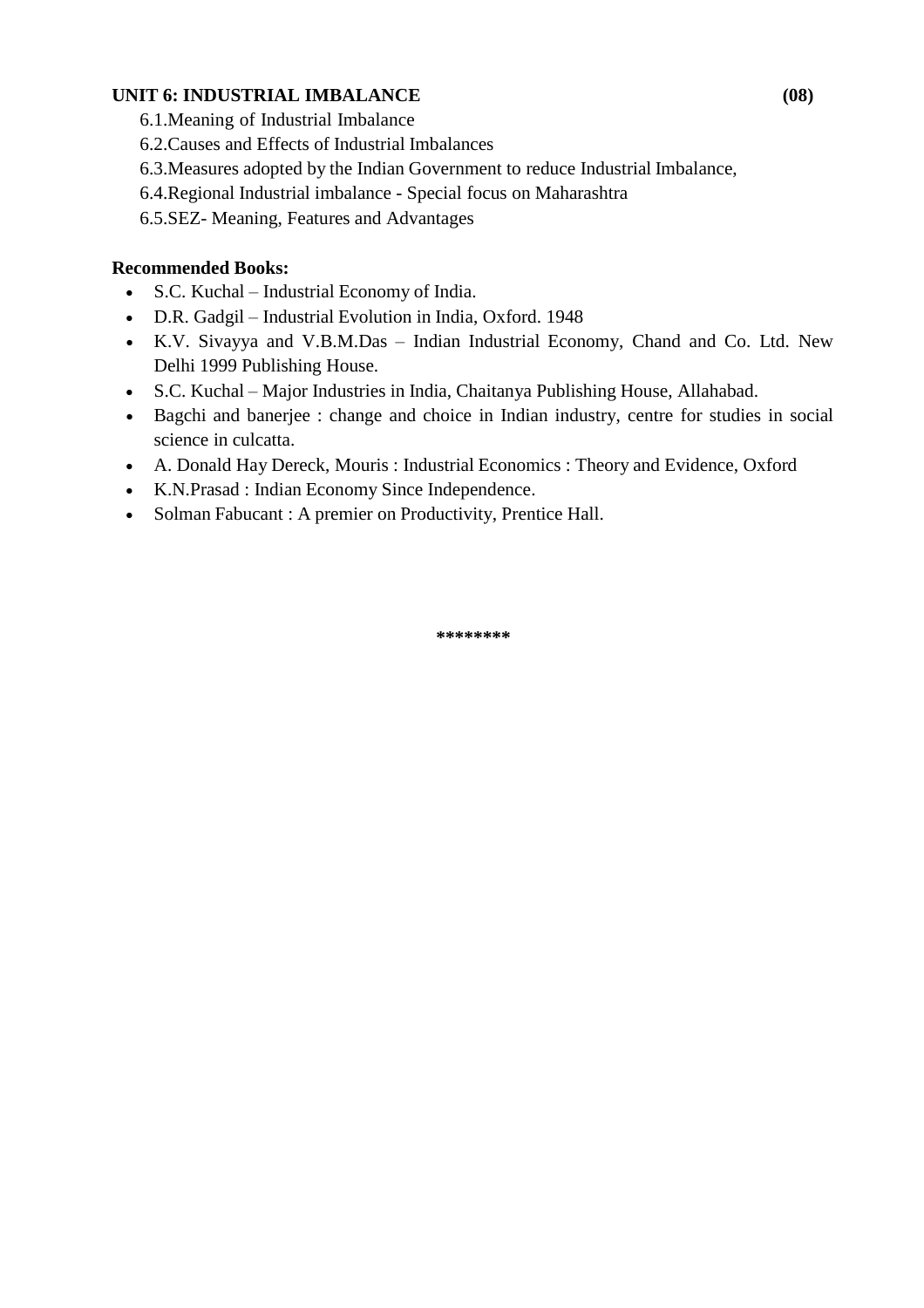# **SYLLABUS FOR M. Com. Part I (w. e. from June, 2019) Academic Year 2019-2020**

| <b>Class</b>  | $: M. Com. Part I (Semester-II)$ |                                                |
|---------------|----------------------------------|------------------------------------------------|
|               | Paper Code: COMSAA4203           |                                                |
| <b>Paper</b>  | $\mathbf{r}$ $\mathbf{r}$        | Title of Paper: Specialized Area in Accounting |
| <b>Credit</b> | : 04                             | No. of lectures: 48                            |

# **Learning Objectives:**

- 1. To get knowledge of International Financial Reporting Standards.
- 2. To know the accounting procedure relating to corporate restructuring.
- 3. To expose the students about construction contract accounting.
- 4. To understand the taxation accounting.

## **Learning Outcome:**

The course will help the students to get knowledge about International Financial Reporting Standards. It would be aware about the accounting treatments for corporate restructuring. The student is able to prepare contract accounts of construction business and know about the accounting for taxation system.

## **TOPICS/CONTENTS**

| <b>UNIT 1: INTRODUCTION TO IFRS</b>                                                     | (06) |
|-----------------------------------------------------------------------------------------|------|
| 1.1. Fair value Accounting, Structure of IASB (International Accounting Standard Board) |      |
| 1.2. The Standard setting process, Difference between IND AS and IFRS                   |      |
| 1.3. Introduction to IFRS-1, IFRS-2, IFRS-3, IFRS-4, IFRS-5 and IFRS-6                  |      |
| UNIT 2: ACCOUNTING FOR CORPORATE RESTRUCTURING                                          | (12) |
| 2.1. Amalgamation                                                                       |      |
| 2.2. Absorption                                                                         |      |
| 2.3. External reconstruction                                                            |      |
| UNIT 3: ACCOUNTING FOR INTERNAL RECONSTRUCTION                                          | (10) |
| 3.1 Preparation of Scheme of internal Reconstruction                                    |      |
| UNIT 4: ACCOUNTING FOR CONSTRUCTION CONTRACTS                                           | (10) |
| 4.1. Introduction - Accounting Treatment as per AS-7                                    |      |
| 4.2. Completion Method, Provision for foreseeable losses                                |      |
| 4.3. Principles to be followed while taking credit for profit on incomplete contracts   |      |
| 4.4. Valuation & disclosure of Work-in-progress, escalation clause etc                  |      |
| 4.5. Preparation of contract accounts                                                   |      |
| UNIT 5: ACCOUNTING FOR CORPORATE TAXATION                                               | (10) |
| 5.1. Accounting for Income Tax: Provision for Taxation as per AS-22.                    |      |
| <b>5.2. Accounting For Goods and Service Tax</b>                                        |      |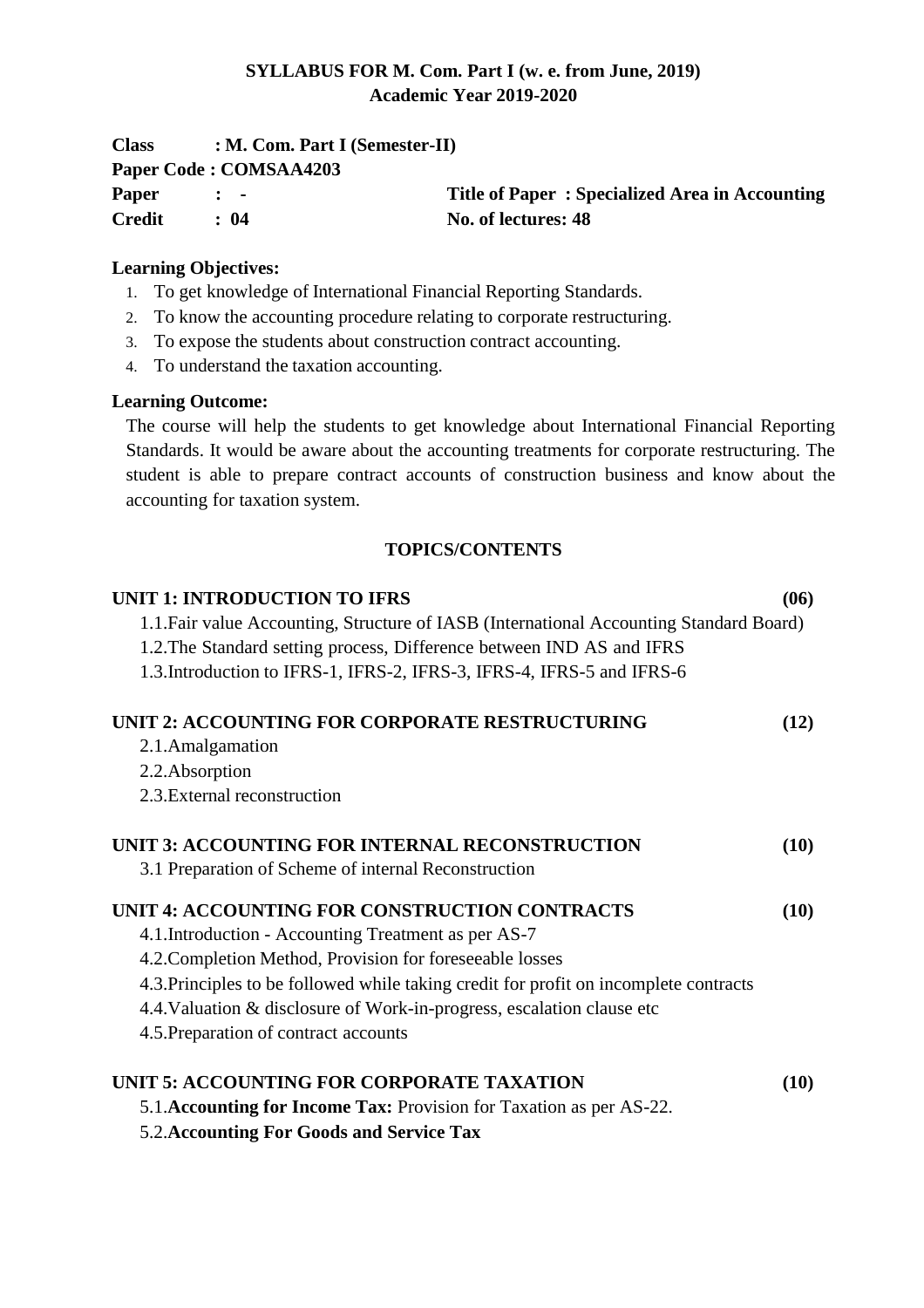#### **Recommended Books**:

- Shukla and Grewal: Advanced Accounts. (S. Chand & Co Ltd. New Delhi)
- Jain and Narang: Advanced Accounts.(Kalyani Publishers, Ludhiana)
- Sr. K. Paul: Accountancy, Volume-I and II.(New Central Book Agency, Kolkata)
- R. K. Lele and Jawaharlal: Accounting Theory (Himalaya Publishers)
- Dr. L. S. Porwal: Accounting Theory (Tata McGraw Hill).
- Robert Anthony, D.F.Hawkins & K.A. Merchant: Accounting Text & Cases (Tata McGraw Hill)
- S.N. Maheshwari: Corporate Accounting, Viakas Publishing House Pvt. Ltd. New Delhi)
- Dr.Ashok Sehgal & Dr.Deepak Sehgal: Advanced Accounting (Taxmann, New Delhi)

**\*\*\*\*\*\*\*\***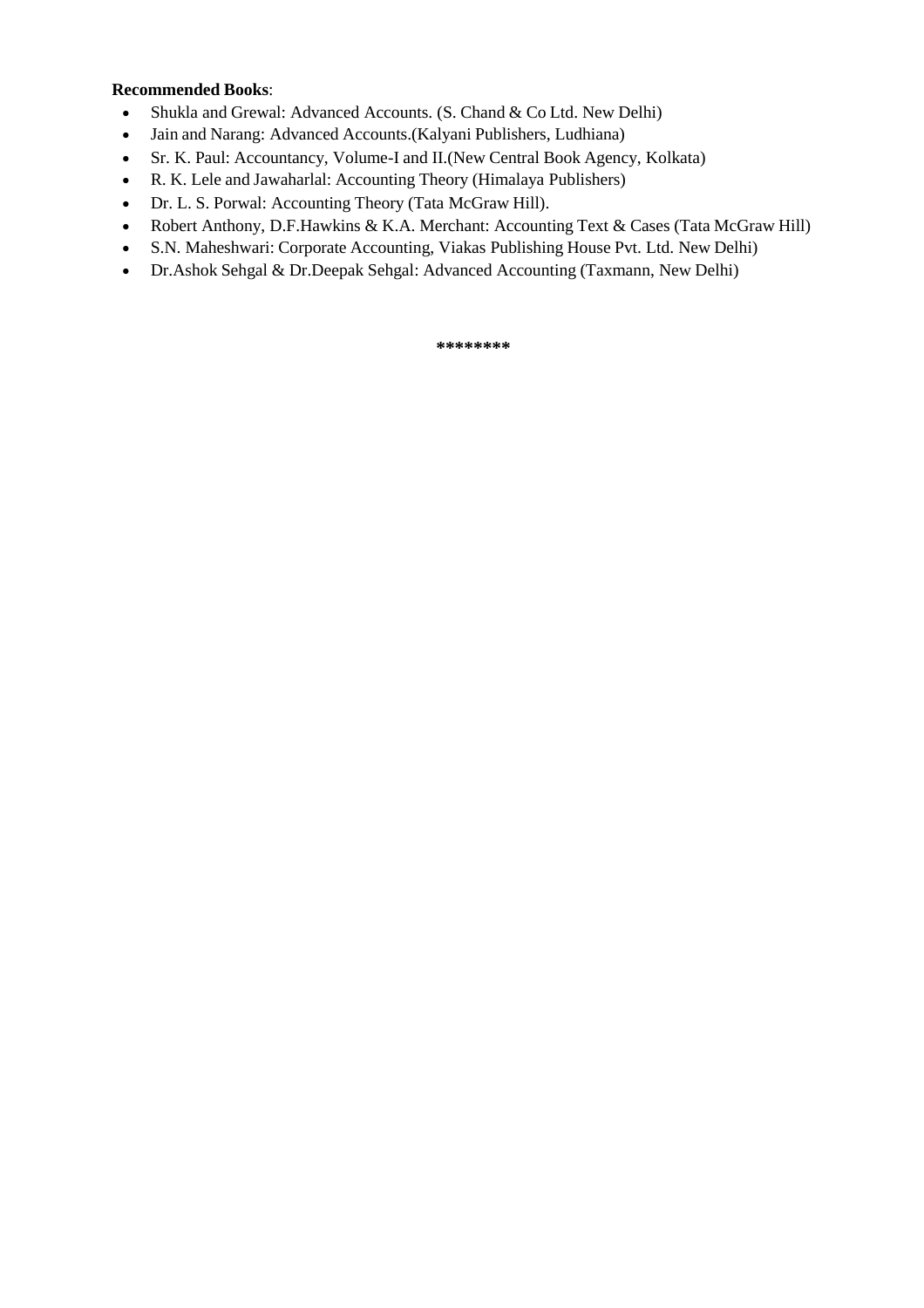## **SYLLABUS FOR M. Com. Part I (w. e. from June, 2019) Academic Year 2019-2020**

| <b>Class</b>  |                           | $: M. Com. Part I (Semester-II)$                            |  |  |
|---------------|---------------------------|-------------------------------------------------------------|--|--|
|               | Paper Code: COMBTAP4204   |                                                             |  |  |
| Paper         | $\mathbf{r}$ $\mathbf{r}$ | <b>Title of Paper: Business Tax Assessment and Planning</b> |  |  |
| <b>Credit</b> | $\cdot$ 04                | No. of lectures: 48                                         |  |  |

## **Learning Objectives:**

- 1. To enable students to acquire knowledge of assessment of various business concerns.
- 2. To know about the provisions regarding TDS, TCS, Advanced Payment of Tax and interest calculations.
- 3. To provide the knowledge of return and assessment procedure.
- 4. To aware the students about Tax Audit procedure and GST provisions.

## **Learning Outcome:**

This course will help the students to get knowledge about assessment of income of different business organisations. It would also enable the students to know about computation of advanced payment of tax, TDS/TCS etc. and know about procedure of filing return of income. It would also enable the students about various provisions regarding appeal and penalties, offences, audit under The Act.

# **TOPICS/CONTENTS**

| UNIT 1: ASSESSMENT OF COMPANIES AND FIRM                        | (12) |
|-----------------------------------------------------------------|------|
| 1.1. Assessment of Companies                                    |      |
| 1.2. Assessment of Firm                                         |      |
| UNIT 2: ASSESSMENT OF CO-OPERATIVE SOCIETIES AND TRUSTS         | (10) |
| 2.1. Assessment of Co-operative Societies                       |      |
| 2.2. Assessment of Charitable Trusts                            |      |
| <b>UNIT 3: MISCELLENEOUS</b>                                    | (10) |
| 3.1. Deduction and Collection of Tax at Source (TDS and TCS)    |      |
| 3.2. Advance Payment of Tax - Interest Payable and receivable   |      |
| 3.3. Conceptual Study of Tax Planning and Management            |      |
| 3.4. Types of return, Procedure of filling return               |      |
| 3.5. Types of assessment, procedure for assessment              |      |
| 3.6. Income Tax authorities and their Powers                    |      |
| 3.7. Provision for Appeals and Revision                         |      |
| 3.8. Provisions for Penalties, Offences and Prosecutions        |      |
| UNIT 4: AUDIT UNDER INCOME TAX                                  | (06) |
| 4.1. Introduction to Tax Audit U/s 44AB of Income Tax Act, 1961 |      |
| 4.2. Form 3CA, 3CB and 3CD                                      |      |
| 4.3. Steps to be taken by Auditor-Audit Procedure               |      |